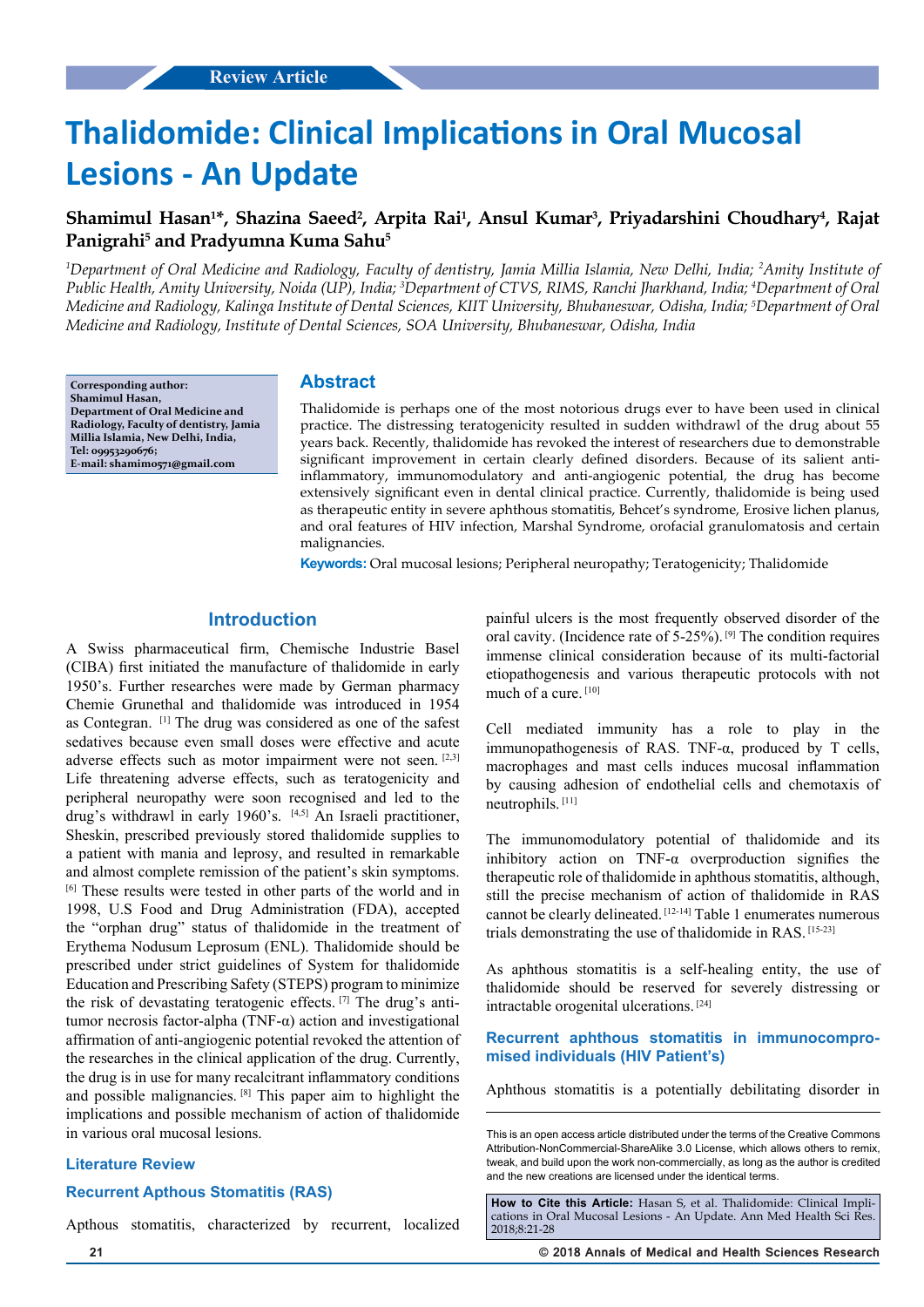|  |  | Hasan S, et al.: Thalidomide-Oral Mucosal Lesions |  |
|--|--|---------------------------------------------------|--|
|  |  |                                                   |  |

| Table 1: Thalidomide in RAS.    |      |                                                                                    |                                                                                                                                                                                                                                                                                                                                                                                                                                                                                                                                            |                                                                                                                                                                                                                                                                                                                                                                                                                                                                                                                                                                                                                                                                                                         |                                                                                                                                                                                                                                                                                                                                                                                 |  |
|---------------------------------|------|------------------------------------------------------------------------------------|--------------------------------------------------------------------------------------------------------------------------------------------------------------------------------------------------------------------------------------------------------------------------------------------------------------------------------------------------------------------------------------------------------------------------------------------------------------------------------------------------------------------------------------------|---------------------------------------------------------------------------------------------------------------------------------------------------------------------------------------------------------------------------------------------------------------------------------------------------------------------------------------------------------------------------------------------------------------------------------------------------------------------------------------------------------------------------------------------------------------------------------------------------------------------------------------------------------------------------------------------------------|---------------------------------------------------------------------------------------------------------------------------------------------------------------------------------------------------------------------------------------------------------------------------------------------------------------------------------------------------------------------------------|--|
| Author                          | Year | No. of<br>Patients (n)                                                             | <b>Study Details</b>                                                                                                                                                                                                                                                                                                                                                                                                                                                                                                                       | <b>Clinical Outcome</b>                                                                                                                                                                                                                                                                                                                                                                                                                                                                                                                                                                                                                                                                                 | Remarks                                                                                                                                                                                                                                                                                                                                                                         |  |
| Mascaro et al. [15]             | 1979 | 06                                                                                 | 100 mg thalidomide/day was given Ulcers were painless after 2-3<br>to patients with genital and oral<br>ulcers                                                                                                                                                                                                                                                                                                                                                                                                                             | days, and complete remission was<br>observed in 7-10 days.                                                                                                                                                                                                                                                                                                                                                                                                                                                                                                                                                                                                                                              |                                                                                                                                                                                                                                                                                                                                                                                 |  |
| Torras et al. [16]              | 1982 | 09                                                                                 | 100 mg thalidomide/day was given<br>to patients for 10 days                                                                                                                                                                                                                                                                                                                                                                                                                                                                                | 8 patients reported complete<br>resolution from ulcers, minimal pain<br>and diminished recurrence rate.                                                                                                                                                                                                                                                                                                                                                                                                                                                                                                                                                                                                 |                                                                                                                                                                                                                                                                                                                                                                                 |  |
| Jenkins et al. [17]             | 1984 | 15                                                                                 | 400 mg OD (once a day)<br>thalidomide was prescribed to<br>patients for 5 days, followed by<br>200 mg for 4 weeks.                                                                                                                                                                                                                                                                                                                                                                                                                         | 14 patients showed complete<br>remission and 1 patient had marked<br>improvement in the lesions within<br>5-21 days.                                                                                                                                                                                                                                                                                                                                                                                                                                                                                                                                                                                    | Recurrences were seen<br>within a month of therapy<br>cessation.                                                                                                                                                                                                                                                                                                                |  |
| Grinspan et al. <sup>[18]</sup> | 1985 | 40                                                                                 | 300 mg thalidomide was given to<br>patients with severe aphthae and<br>100 mg thalidomide was given for<br>patients with less severe aphthae.                                                                                                                                                                                                                                                                                                                                                                                              | Regardless of the thalidomide dose, Patients with recurrences<br>75% remission in the symptoms was were managed with 100 mg<br>observed by the patients.                                                                                                                                                                                                                                                                                                                                                                                                                                                                                                                                                | thalidomide daily for 12 days.                                                                                                                                                                                                                                                                                                                                                  |  |
| Ramsellar et al. [19]           | 1986 | 67                                                                                 | In this randomized, placebo<br>controlled clinical trial, patients<br>were given 100 mg thalidomide<br>daily or placebo for 2 months each while only 9% resolution was<br>and then switched therapy without observed in the placebo group.<br>a wash out period.                                                                                                                                                                                                                                                                           | Complete resolution was seen in<br>48% thalidomide treated group,                                                                                                                                                                                                                                                                                                                                                                                                                                                                                                                                                                                                                                       |                                                                                                                                                                                                                                                                                                                                                                                 |  |
| Revus et al. <sup>[20]</sup>    | 1990 | 73                                                                                 | In this randomized placebo<br>controlled clinical trial, patients<br>were given 100 mg thalidomide<br>daily or placebo for 2 months                                                                                                                                                                                                                                                                                                                                                                                                        | Complete resolution was seen in<br>44% (32 out of 73) thalidomide<br>treated group, while only 8%<br>resolution was observed in the<br>placebo group.                                                                                                                                                                                                                                                                                                                                                                                                                                                                                                                                                   | Therapy cessation was<br>followed by recurrences<br>(within 20 days)                                                                                                                                                                                                                                                                                                            |  |
| Bonnetblanc JM et<br>$al.$ [21] | 1996 | 25                                                                                 | This retrospective study focussed<br>at assessing how many individuals<br>could undergo therapy cessation<br>or decrease the dose of therapy.                                                                                                                                                                                                                                                                                                                                                                                              | Only a few patients showed a<br>good response and could undergo<br>therapy cessation. A low dose of<br>thalidomide maintenance regimen<br>was aimed to minimize serious side<br>effects.                                                                                                                                                                                                                                                                                                                                                                                                                                                                                                                |                                                                                                                                                                                                                                                                                                                                                                                 |  |
| Mimura et al. <sup>[22]</sup>   | 2009 | 21                                                                                 | Efficacy of the 4 systemic drugs-<br>thalidomide, dapsone, colchicine,<br>and pentoxifylline was assessed.<br>Initially, patients were given a<br>2-week course of (0.5 mg/kg/<br>day) prednisone to bring them<br>to a baseline status. Following<br>this, one of the four trial drug was<br>assigned to each patient for a 6<br>month interval. If adverse effects<br>or unsatisfactory results were<br>seen, the patients were switched<br>to one of the other three drugs and<br>the 6-month limit of the treatment<br>was then reset. | Thalidomide was the most efficient<br>and best-tolerated drug; 7 out<br>of 8 patients showed complete<br>remission (87.5%). Out of 9<br>dapsone treated patients, complete<br>resolution occurred in 5 patients,<br>and considerable improvement<br>was noted in 8 patients (89%).<br>Colchicine was prescribed to<br>ten patients. 4 patients showed<br>complete resolution and 9 showed<br>significant improvements (90%).<br>Out of 5 patients treated with<br>Pentoxyfilline, one patient showed<br>complete remission with benefits<br>observed in three (60%)                                                                                                                                     | Least recurrences were seen<br>in dapsone treated group.<br>(Remained ulcer free for 9)<br>months)<br>Thalidomide treated patients<br>showed no relapse for a<br>period of 2-week to 4-month.<br>This study strengthened<br>the efficacy of thalidomide<br>for RAS treatment, as<br>5 of 6 major aphthae<br>patients showed major<br>clinical improvements with<br>thalidomide. |  |
| Muriel H et al. <sup>[23]</sup> | 2010 | 92 (76<br>had oral<br>or bipolar<br>aphthosis,<br>and 16 had<br>Behcet<br>disease) | A multicenter retrospective<br>descriptive cohort study was<br>carried at 14 different centres<br>between Jan 2003 to May 2006.<br>15 patients were subjected to<br>short term thalidomide therapy,<br>because of adverse effects and<br>poor outcome. (less than 3<br>months)<br>77 patients were subjected to<br>maintainence therapy more than<br>3 months<br>(60 patients for continuous therapy<br>and 17 patients for intermittent<br>therapy in cases of episodes of<br>ulcerations)                                                | Thalidomide was rapidly effective:<br>85% (78/92) entered complete<br>remission (CR) within a median of<br>14 days.<br>The median maintenance dose was<br>100 mg/week, and did not reflect the<br>initial dose ( $r = 0.18$ ). The<br>intermittent-treatment group's<br>median dose was significantly lower<br>and<br>its median duration of thalidomide<br>intake significantly longer than for<br>patients on continuous therapy.<br>After 40 months of follow-up, 60% of<br>patients were receiving<br>maintenance therapy, according to a<br>continuous or intermittent<br>regimen, with favorable efficacy/<br>safety ratio, and at<br>low thalidomide doses (e3 capsules/<br>wk) for most of them | Mild adverse events<br>occurred in 78% (72/92)<br>of patients. The most<br>frequent were somnolence<br>(36%), paresthesia (19%),<br>constipation (19%), and<br>weight gain.<br>Adverse events were severe<br>for 21% (19/92) of patients.<br>No teratogenicity was<br>reported. Peripheral<br>neuropathies                                                                      |  |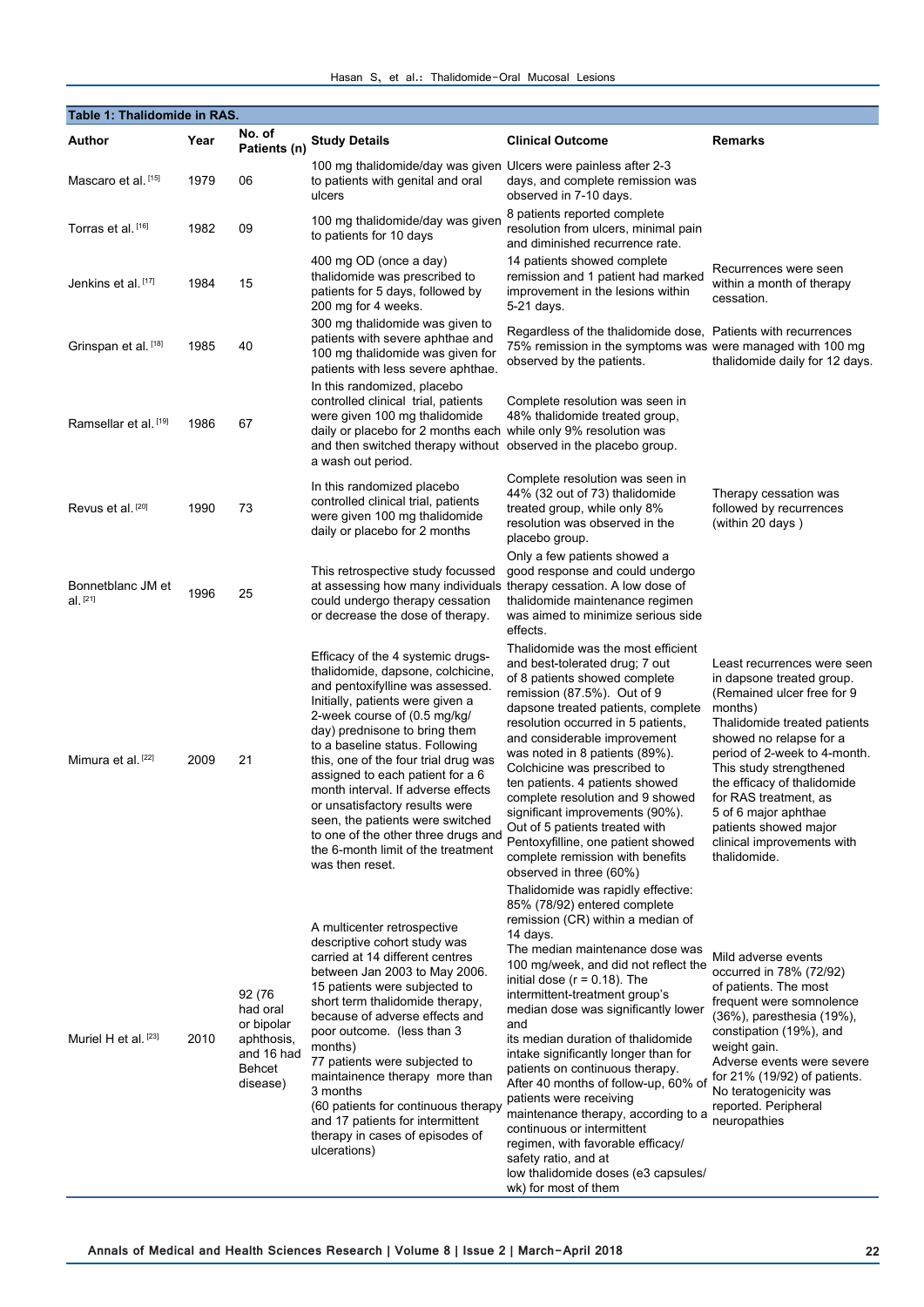HIV- positive patients, with an incidence rate of approximately 5-15%. Typically, the oral ulcers in HIV patients are larger in size, extremely painful, heal more slowly, and have a higher recurrence rate as compared to those seen in immunocompetent individuals. [25-27] A wide range of therapies including corticosteroids, pentoxyfylline, levimazole, colchicines, and granulocyte-colony stimulating factor (G-CSF) has shown variable responses, and no single drug has shown complete remission from the ulcers. [8]

Table 2 depicts numerous clinical trials [12,28-32] and few case reports [33,34] demonstrating the therapeutic potential of thalidomide in the management of aphthous ulcers in AIDS individuals.

HIV infection of mucosal cells induces a cascade of an immune mediated mechanism, and results in mucosal inflammation. Thalidomide, by virtue of its anti-inflammatory potential, causes inhibition of mucosal inflammation. [35]

## **Behcet's syndrome**

In 1937, Hulusi Behcet, a Turkish dermatologist, first described Behcet's disease. It is characterized by recurrent oral and genital ulcers, uveitis and cutaneous lesions. Uncommon multi-systemic manifestations, such as gastrointestinal, central nervous system, vascular and joint infections may also be seen. [36] Behcet's syndrome is usually treated symptomatically and empirically, usually with systemic anti-inflammatory or immunomodulatory drugs. [37-39]

An increase in neutrophil chemotactic and migratory activity, along with immune complexes mediated vascular damage may play a role in the etio-pathogenesis of behcet's syndrome. [40] The precise mechanism of action of thalidomide in behcet's syndrome is not clearly delineated. Thalidomide may have an inhibitory action on the formation of superoxide and hydroxyl radicals causing tissue destruction at inflammatory sites. [40] Due to its anti-inflammotory and immunomodulatory properties, thalidomide decreases neutrophil chemotaxtic action and cell mediated immunity. [41]

Table 3 depicts numerous trials [12,42-44] and few published case reports [45,46] demonstrating the use of thalidomide in behcet's syndrome.

## **Lichen planus**

Lichen planus (LP) is a chronic muco-cutaneous disease of the stratified squamous epithelium, frequently involving mucous membranes of the oral and genital region, skin, scalp, and nails. [47]

Lichen planus, an auto-immune disorder, is mediated by T  $CD$  8 + cells, macrophages and Langerhan's cells. Immune mechanisms trigger apoptosis resulting in cell destruction and the appearance of characteristic histological changes. [48]

At present, the therapeutic regimen is aimed to reduce mucosal inflammation, ulcerations and minimize the symptoms during disease activity and possibly increase the disease remission period. [49] However, no single therapy has proven beneficial in the management of oral lichen planus.

| Table 2: Thalidomide in RAS (HIV patients). |      |                        |                                                                                                                                                                                                                     |                                                                                                                                                                                    |                                                                                                                                                                         |  |
|---------------------------------------------|------|------------------------|---------------------------------------------------------------------------------------------------------------------------------------------------------------------------------------------------------------------|------------------------------------------------------------------------------------------------------------------------------------------------------------------------------------|-------------------------------------------------------------------------------------------------------------------------------------------------------------------------|--|
| <b>Author</b>                               | Year | No. of<br>Patients (n) | <b>Study Details</b>                                                                                                                                                                                                | <b>Clinical Outcome</b>                                                                                                                                                            | <b>Remarks</b>                                                                                                                                                          |  |
| Youle et al. [28]                           | 1989 | 7                      | Thalidomide 100 mg/day for 2 weeks<br>was prescribed to HIV patients with<br>refractory aphthous ulcers.                                                                                                            | Patients reported with speedy<br>resolution in the lesions.                                                                                                                        |                                                                                                                                                                         |  |
| Paterson et al. [12]                        | 1995 | 20                     | A retrospective review was conducted<br>for a 4 year period $(1989$ to 1993)<br>Thalidomide (200mg /day for 2 weeks)<br>was given to patients with recalcitrant<br>oropharyngeal, esophageal and<br>genital ulcers. | Complete resolution was seen<br>in 14 patients and 6 others had<br>marked clinical improvement.                                                                                    | No changes in CD4 + cells<br>were observed during or<br>after therapy.                                                                                                  |  |
| Weidle et al. <sup>[29]</sup>               | 1996 | 14                     | Thalidomide therapy (300mg or 600<br>mg daily) for 7 days was compared<br>with placebo.                                                                                                                             | 75% patients in the thalidomide<br>group responded to therapy.<br>while none responded to placebo<br>treatment.                                                                    |                                                                                                                                                                         |  |
| Jacobson et al. [30] 1997                   |      | 57                     | Thalidomide therapy (200mg daily) for<br>4 weeks was compared with placebo.                                                                                                                                         | 16 out of 29 patients (55%) treated<br>with thalidomide showed complete<br>remission, whereas only 2 out of<br>28 patients (7%) showed complete<br>remission in the placebo group. | Adverse effects of<br>thalidomide were observed.<br>7 patients reported<br>somnolence and skin rash<br>and 6 patients stopped<br>treatment because of toxic<br>effects. |  |
| Ramirez-Amador<br>et al. $[31]$             | 1999 | 16                     | Thalidomide therapy in 10 patients<br>was compared with placebo therapy<br>in 6 patients. 400 mg oral thalidomide<br>was given initially for 7 days, followed<br>by 200 mg daily for 7 weeks.                       | 9 out of 10 patients (90%) treated<br>with thalidomide showed complete<br>remission, whereas only 2 out of 6<br>patients (33%) showed complete<br>remission in the placebo group.  | Skin rash was reported by<br>80% patients treated with<br>thalidomide.                                                                                                  |  |
| Jacobson et al. [32]                        | 2001 | 49                     | A multicenter randomized study<br>of thalidomide versus placebo for<br>oral and oesophageal ulcers was<br>conducted. 100 mg thalidomide<br>or placebo 3 times per week for 6<br>months was prescribed.              | 14 of 23 patients (61%) treated<br>with thalidomide had recurrence<br>as compared to 11 of 26 patients<br>(42%) in the placebo group.                                              | No difference in plasma<br>levels of HIV RNA, TNF-<br>ALPHA and soluble TNF<br>receptor II at the time of<br>ulcer recurrence.                                          |  |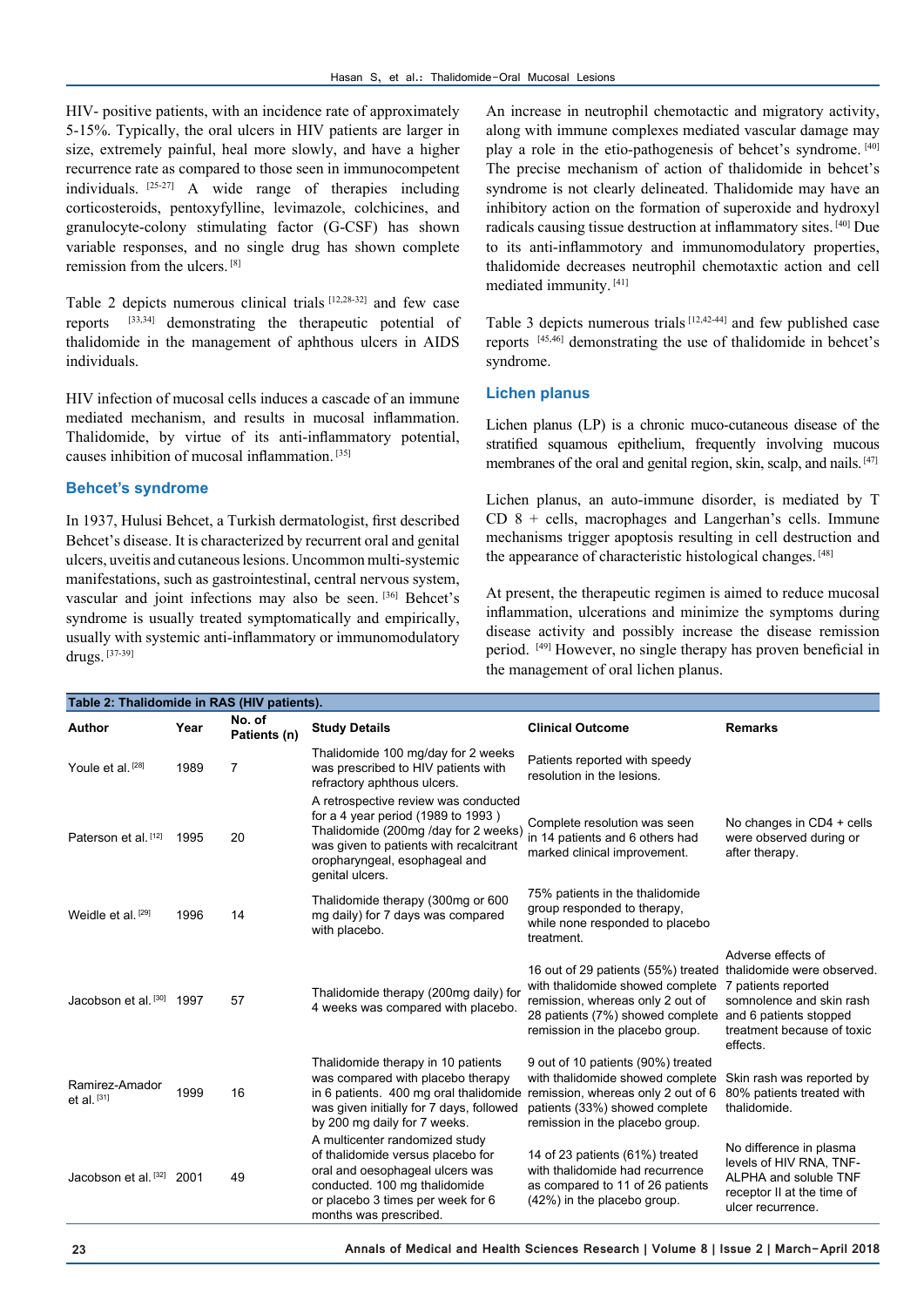| Table 3: Thalidomide in Behcets syndrome. |      |                        |                                                                                                                                                                                                                                                                                                                                                                                                       |                                                                                                                                                                                                                                                                                                                                                                                                                                                           |  |  |
|-------------------------------------------|------|------------------------|-------------------------------------------------------------------------------------------------------------------------------------------------------------------------------------------------------------------------------------------------------------------------------------------------------------------------------------------------------------------------------------------------------|-----------------------------------------------------------------------------------------------------------------------------------------------------------------------------------------------------------------------------------------------------------------------------------------------------------------------------------------------------------------------------------------------------------------------------------------------------------|--|--|
| <b>Authors</b>                            | Year | No. of<br>Patients (n) | <b>Study Details</b>                                                                                                                                                                                                                                                                                                                                                                                  | <b>Clinical Outcome</b>                                                                                                                                                                                                                                                                                                                                                                                                                                   |  |  |
| Saylan T. [50]                            | 1982 | 22                     | Initial 5 days: 400 mg/ day thalidomide was<br>given, followed by 200 mg/day for the next 15-<br>60 days.                                                                                                                                                                                                                                                                                             | Spontaneous healing was observed in oral and genital<br>lesions, with uncommon and milder recurrence rates.<br>However, ocular lesions and arthritis remained non<br>responsive.                                                                                                                                                                                                                                                                          |  |  |
| Gardner et al. <sup>[26]</sup>            | 1994 | 59                     | Patients with recalcitrant orogenital ulcerations<br>(OGU) were treated with 400 mg/ day<br>thalidomide for the initial 5 days, followed by<br>tapered thalidomide dose (200 mg/day) for the<br>next 28 days.                                                                                                                                                                                         | 81% patients showed complete resolution within one<br>month of treatment with 200 mg thalidomide.<br>Thalidomide therapy was not required in 20%<br>responding patients, and in the remaining patients<br>improvement was maintained at smaller doses (7-<br>200 <sub>mg</sub> ).                                                                                                                                                                         |  |  |
| Hamuryudan et<br>Al [51]                  | 1998 | 96                     | In this randomized, placebo controlled trial,<br>patients were given either thalidomide (100 mg/<br>day or 300 mg/day) or placebo for a period of<br>24 weeks.                                                                                                                                                                                                                                        | complete remission occurred in-<br>1) 2 out of 32 patients (6%) receiving thalidomide 100<br>mg/day.<br>2) 5 out of 31 patients (16%) receiving thalidomide 300<br>mg/day.<br>Unsatisfactory outcome was observed in all the<br>placebo treated patients                                                                                                                                                                                                  |  |  |
| Wazieres et al. [52]                      | 1999 | 17                     | Thalidomide was prescribed to seventeen<br>patients with OGU. Thalidomide 1 tablet (50mg/<br>day) was initially given for 1 month. Dose<br>tapering was done after improvement in the<br>lesions (one tablet on alternate days) for 1<br>month and one tablet every 3 days thereafter.<br>Nerve conduction studies (EMG) were<br>conducted at inclusion in the study and every 6<br>months thereafter | At 1 month therapy-complete remission in 10 patients<br>and improved condition in rest 7 patients.<br>At 2 month therapy-Complete remission was<br>observed in six patients.<br>At 4 month therapy-<br>one patient showed complete remission the study<br>showed that a initial dose of 50-mg/day is an effective<br>therapy in OGU.<br>Prescribing one tablet every 2 or 3 days is successful<br>in more than 60% of the patients to maintain remission. |  |  |

| Table 4: Thalidomide in lichen planus. |         |                        |                                                                                                                                                                                                                                                                                                                                                                                                                                                                                                                                                                                                                          |                                                                                                                                                                                                                                                                                                                                                                                                                                                                                                                                                                                                                                                                                                                                               |                                                                                                                                     |  |
|----------------------------------------|---------|------------------------|--------------------------------------------------------------------------------------------------------------------------------------------------------------------------------------------------------------------------------------------------------------------------------------------------------------------------------------------------------------------------------------------------------------------------------------------------------------------------------------------------------------------------------------------------------------------------------------------------------------------------|-----------------------------------------------------------------------------------------------------------------------------------------------------------------------------------------------------------------------------------------------------------------------------------------------------------------------------------------------------------------------------------------------------------------------------------------------------------------------------------------------------------------------------------------------------------------------------------------------------------------------------------------------------------------------------------------------------------------------------------------------|-------------------------------------------------------------------------------------------------------------------------------------|--|
| <b>Authors</b>                         | Year    | No. of<br>Patients (n) | <b>Study Details</b>                                                                                                                                                                                                                                                                                                                                                                                                                                                                                                                                                                                                     | <b>Clinical Outcome</b>                                                                                                                                                                                                                                                                                                                                                                                                                                                                                                                                                                                                                                                                                                                       | <b>Remarks</b>                                                                                                                      |  |
| Yun Wu et al. [52]                     | 2010 69 |                        | The randomized clinical trial<br>was conducted to evaluate the<br>short term efficiency and safety<br>of topical thalidomide for erosive<br>lichen planus.<br>1% thalidomide paste was given<br>to 37 patients and dexamethasone<br>paste was prescribed to 32<br>patients for a week.<br>After 7 days of treatment,<br>recurrences were looked for<br>in patients free from erosions.<br>whereas patients with ongoing<br>erosions were prescribed same<br>therapy for 3 more weeks.<br>Erosion size, visual analogue<br>scale (VAS), 3 months recurrence<br>rate and adverse effects at 1 year<br>were the parameters. | After a week of therapy<br>A noteworthy decrease in erosive areas and VAS<br>scores was reported by patients in both groups.<br>18 patients out of 33 (54.5%) in thalidomide<br>group showed complete remission, whereas 17<br>patients out of 30 (56.7%) in the dexamethasone<br>group showed complete remission. Erosive<br>area size and VAS score were similar in the two<br>groups.<br>After 1 month therapy<br>Complete remission was seen in 24 patients out<br>of 33 (66.7%) in Thalidomide group, and in 22<br>patients out of 30 (73.3) in the dexamethasone<br>group.<br>At 3 month follow up<br>The two groups did not show any major<br>difference in recurrence rate.<br>At 1 year follow up<br>Side effects were not reported. | Topical thalidomide<br>was considered<br>as efficient as<br>dexamethasone in<br>the management of<br>erosive oral lichen<br>planus. |  |

Thalidomide applicability in lichen planus can be justified based on its re-epitheliazation tendency and immunomodulatory potential. Keratinocyte proliferation and their movement are the two significant and crucial stages in the re-epithelialization of skin wounds. A 2-3 fold enhancement in both the proliferative activity and migratory activity of keratinocytic cells has been observed at therapeutic concentration of thalidomide. [50]

Naafs and Faber were the first to utilize the salient properties of thalidomide in managing lichen planus lesions. [51]

Currently, a single clinical trial  $[52]$  [Table 4] and few case reports [53-57] have supported the role of thalidomide as a treatment modality in erosive oral lichen planus.

## **Marshal's syndrome**

Marshall Syndrome is also known as PFAPA syndrome (periodic fever, adenitis, pharyngitis, aphthae). It is characterized by recurrent febrile episodes, accompanied by aphthous ulcers, pharyngitis and cervical adenitis. [58,59]

Numerous controlled studies have recommended different therapeutic regimens. However, the mainstay of treatment of PFAPA syndrome still remains controversial. [60] The disease usually shows self-remission after several years, although some adults have also reported with persistent attacks. [61] Utilizing the proven anti-inflammatory and immunomodulatory potential, Marque et al. were the first to report successful management of a refractory case of PFAPA syndrome with thalidomide. [62]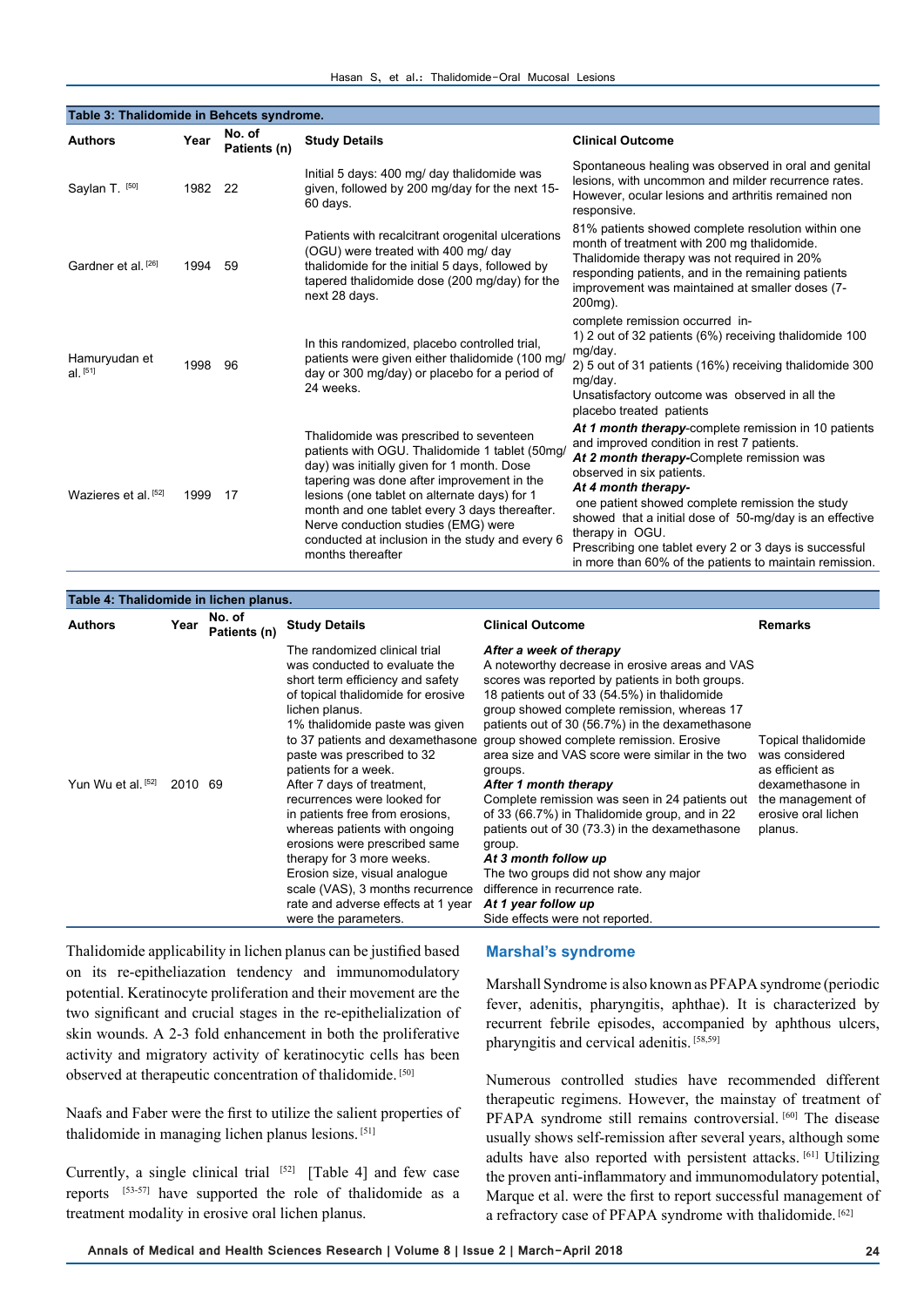## **Discussion**

## **Thalidomide as an anti-cancer agent**

The pioneer observation of thalidomide's anti-angiogenic properties by D-Amato and colleagues revoked the interest of clinicians to use it as an anticancer agent. [63] The antiangiogenic potential of thalidomide was further highlighted by studies in rabbit cornea model and isolated rat aorta model. [64-66] Angiogenesis is a complex mechanism that involves various growth factors such as vascular endothelial growth factor (VEGF), basic fibroblast growth factor (bFGF), and plateletderived growth factor (PDGF). [67] An *in vitro* study on chicken embryonic chorioallantoic membrane (CAM) was conducted and it was observed that thalidomide has an inhibitory action on VEGF plus bFGF-mediated vessel formation. This antiangiogenic outcome was amplified by preincubation with human microsomes. [68]

Thalidomide's anti-angiogenic potential and also the fact that anti-angiogenesis was a suitable target for cancer therapy, justifies the role of thalidomide in the treatment of multiple myeloma (MM) and Kaposi's sarcoma. [8]

Thalidomide showed significant efficacy in cases where

human herpes virus-8 (HHV-8) was demonstrable both in skin and serum of patients.  $[69]$  A study by Jin X et al. detailed the remedial benefits of thalidomide in OLP and chronic discoid lupus erythematosus (CDLE) and recommended the application of thalidomide as a potential therapeutic regimen for potentially malignant lesions of the oral cavity. [70]

### **Orofacial granulomatosis**

Orofacial granulomatosis (OFG) is a general terminology that encompasses a variety of disorders, including Melkersson-Rosenthal syndrome, granulomatosis cheilitis, Crohn's disease, sarcoidosis, and infectious entities such as tuberculosis. It is characterized by non-necrotizing granulomatous inflammation of the oral and maxillofacial region. The condition clinically manifests as perioral and/or mucosal swelling, labial enlargement, oral mucosal ulcerations, and gingivitis. [71] Few published case reports have shown the role of thalidomide as a successful therapeutic regimen for severe orofacial granulomatosis. [72-74]

Table 5 depicts the role of thalidomide in Orofacial granulomatosis.

## **Side effects**

Thalidomide is categorized as pregnancy category X drug.

| Table 5: Thalidomide in orofacial granulomatosis.                  |      |                        |                                                                                                                                                                                                                                                                                                                              |                                                                                                                                                                                                                            |                                                                                                                                                                               |  |  |
|--------------------------------------------------------------------|------|------------------------|------------------------------------------------------------------------------------------------------------------------------------------------------------------------------------------------------------------------------------------------------------------------------------------------------------------------------|----------------------------------------------------------------------------------------------------------------------------------------------------------------------------------------------------------------------------|-------------------------------------------------------------------------------------------------------------------------------------------------------------------------------|--|--|
| <b>Authors</b>                                                     | Year | No. of<br>Patients (n) | <b>Study Details</b>                                                                                                                                                                                                                                                                                                         | <b>Clinical Outcome</b>                                                                                                                                                                                                    | <b>Remarks</b>                                                                                                                                                                |  |  |
| Odeka EB.<br>Miller V<br>(Case Report)                             | 1997 | 01                     | oral thalidomide (100 mg daily, later reduced<br>to 50 mg daily was given to a 8 year old<br>male patient with oral Crohn's Disease<br>Refractory to Conventional Medical Treatment the ulcers disappeared within 2<br>(oral prednisolone (2-maximum 60 mg/kg<br>daily and combination of azathioprine and<br>prednisolone). | The pain eased within days, and<br>weeks.                                                                                                                                                                                  | The patient had longer<br>ulcer-free intervals, and<br>ulcers respond to ad hoc<br>use of TLD 50 mg daily.                                                                    |  |  |
| Hegarty A,<br>Hodgson T,<br>Porter S                               | 2003 | 05                     | Low dose thalidomide was given to 5 orofacial<br>granulomatosis patients recalcitrant to<br>recognized immunosuppressant therapy.                                                                                                                                                                                            | All patients had clinical resolution<br>of their symptoms and signs.<br>Transient somnolence was the<br>only reported adverse effect.<br>Remission was maintained by<br>extending the period between<br>thalidomide doses. | Thalidomide should be<br>considered an effective<br>therapy for the short-<br>term treatment of severe<br>orofacial granulomatosis<br>in appropriately counseled<br>patients. |  |  |
| Eustace K.<br>Clowry J, Kirby 2014<br>B, Lally A.<br>(Case Report) |      | 01                     | 100 mg OD (once a day) thalidomide<br>was prescribed to refractory orofacial<br>granulomatosis patient for 8 weeks                                                                                                                                                                                                           | Remission was seen following<br>thalidomide therapy.                                                                                                                                                                       |                                                                                                                                                                               |  |  |
|                                                                    |      |                        |                                                                                                                                                                                                                                                                                                                              |                                                                                                                                                                                                                            |                                                                                                                                                                               |  |  |
| Table 6: Adverse effects of thalidomide                            |      |                        |                                                                                                                                                                                                                                                                                                                              |                                                                                                                                                                                                                            |                                                                                                                                                                               |  |  |
| <b>Severe</b>                                                      |      |                        | Common <sup>[79]</sup>                                                                                                                                                                                                                                                                                                       | Uncommon <sup>[79]</sup>                                                                                                                                                                                                   |                                                                                                                                                                               |  |  |
|                                                                    |      |                        | $\sim$ $\sim$ $\sim$                                                                                                                                                                                                                                                                                                         | Xerostomia<br>Neutropenia<br>Toxic Epidermal Necrolysis/Stevens-Johnson Syndrome<br>Deep Venous Thrombosis<br>Hypothyroidism<br><b>Menstrual Irregularities</b>                                                            |                                                                                                                                                                               |  |  |

**Teratogenicity** Peripheral neuropathy

- 
- Constipation skin rash
- Hyper- or Hypoglycemia • Asthenia, Tremors, Confusion
- Peripheral Edema
- Elevation of Liver Enzymes
- **Pruritus**

• Loss of Libido **Impotence** 

- Hair Loss
- **Fever**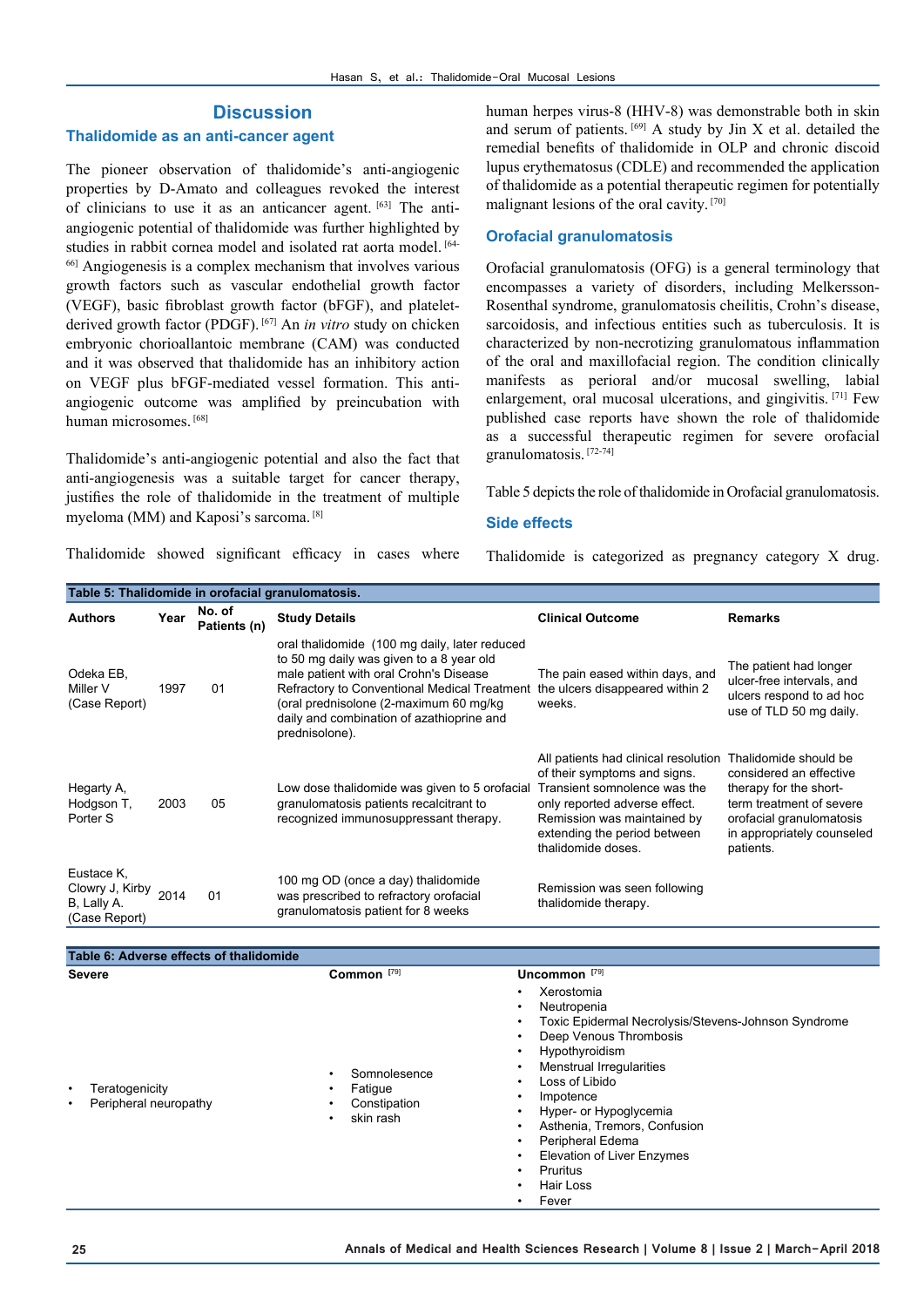Teratogenicity is the most serious and devastating side effect. [75]

According to McBride, the teratogenic effects may be categorized as: [76]

• **Abnormalities of the extremity:** Amelia (absent limbs), flipper hands and feet (phocomelia), hypoplastic or even absent bones.

• **Anomalies of the eyes and ears:** absent ears, absent or small auditory canal, absence of one or both eyes (anophthalmia), abnormally small eyes with anatomical malformations (microphthalmia), with or without accompanied facial palsy.

• **Internal organ deformities:** congenital heart defects, malformed gastrointestinal and urinary tract.

### **Peripheral neuropathy**

Peripheral neuropathy is another significant adverse effect which should be given a consideration in cases where thalidomide needs to be prescribed. [77] The most commonly observed neuropathic manifestations include senso-motor symptoms (lack of sensation, prickling, painful extremities, or fatigue), with or without hindrance in daily activities. The condition is usually managed either with dose reduction or cessation of therapy. However, in few individuals, even the treatment cessation could not reverse the condition. [78-80] Table 6 summarizes the various adverse effects of thalidomide.

## **Conclusion**

Hence, a number of conducted trials and case studies have established the efficacy of thalidomide in a wide range of clinical entities, resistant to conventional treatment modalities. With its salient immunomodulatory, anti-inflammatory, and anti-angiogenic potential, the drug holds a promising future for the management of variety of medical and dental conditions.

### **Acknowledgments**

We are grateful to Department of Oral Medicine and Radiology for the support.

## **Conflict of Interest**

All authors disclose that there was no conflict of interest.

#### **References**

- 1. Randall T. Thalidomide has 37-year history. J Am Med Assoc. 1990; 263:1474.
- 2. Stirling D, Sherman M, Strauss S. Thalidomide. A surprising recovery. J Am Pharm Assoc. 1997; NS37: 306-313.
- 3. Grosshans E, Illy G. Thalidomide therapy for inflammatory dermatoses. Int J Dermatol. 1984;25: 598-602.
- 4. McBride WG. Thalidomide and congenital abnormalities. Lancet. 1962;2:1358.
- 5. Fullerton PM, Kremer M. Neuropathy after intake of thalidomide (Distival). Br Med J. 1961; 2:853-858.
- 6. Sheskin J. Further observation with thalidomide in lepra reactions. Lepr Rev. 1965;36:183-187.
- 7. Faver IR, Guerra SG, Su WPD, El-Azhary R. Thalidomide for dermatology: A review of clinical uses and adverse effects. Int J Dermatol. 2005;44:61-67.
- 8. Mubeen K, Siddiq MA, Jigna VR. Thalidomide: An emerging drug in oral mucosal lesions. Clin J Gastroenterol. 2009;2:149-155.
- 9. Hutton KP, Rodgers RS. Recurrent aphthous stomatitis. Dermatol. 1987;5:761-768.
- 10. Ship JA, Arbor A. Recurrent aphthous stomatitis. Oral Surg Oral Med Oral Pathol Oral Radiol Endod. 1996;81:141-147.
- 11. Natah SS, Häyrinen-Immonen R, Hietanen J, Malmström M, Konttinen YT. Immunolocalization of tumor necrosis factor-α expressing cells in recurrent aphthous ulcer lesions (RAU). Journal of Oral Pathology & Medicine. 2000;29:19-25.
- 12. Paterson DL, Georghiou PR, Allworth AM, Kemp RJ. Thalidomide as treatment of refractory aphthous ulceration related to human immunodeficiency virus infection. Clin Infect Dis. 1995;20:250-254.
- 13. Gardner-Medwin JM, Smith NJ, Powell RJ. Clinical experience with thalidomide in the management of severe oral and genital ulceration in conditions such as Behçet's disease: The use of neurophysiological studies to detect thalidomide neuropathy. Ann Rheum Dis. 1994;53:828-832.
- 14. Thompson C. Thalidomide effective for AIDS-related oral ulcers. Lancet. 1995;346:1289.
- 15. Mascaro JM, Lecha M, Torras H. Thalidomide in the treatment of recurrent, necrotic, and giant mucocutaneous aphthae and aphthosis. Arch Dermatol. 1979;115:636-637.
- 16. Torras H, Lecha M, Mascaro JM. Thalidomide treatment of recurrent necrotic giant mucocutaneous aphthae and aphthosis. Arch Dermatol. 1982;118:875.
- 17. Jenkins JS, Powell RJ, Allen BR, Littlewood SM, Maurice PDL, Smith NJ. Thalidomide in severe orogenital ulceration. Lancet. 1984;2:1424-1426
- 18. Grinspan D. Significant response of oral aphthosis to thalidomide treatment. J Am Acad Dermatol. 1985;12:85-90.
- 19. Ramselaar CG, Boone RM, Kluin-Nelemens HC. Thalidomide in the treatment of neuro-Behçet syndrome. Brit J Dermatol. 1986;115:367-370.
- 20. Revuz J, Guillaume JC, Janier M, Hans P, Marchand C, Souteyrand P, et al. Crossover study of thalidomide vs placebo in severe recurrent aphthous stomatitis. Archives of Dermatology. 1990;126:923-927.
- 21. Bonnetblanc JM, Royer C, Bedane C. Thalidomide and recurrent aphthous stomatitis: A follow-up study. Dermatology. 1996;193:321-323.
- 22. Mimura MA, Hirota SK, Sugaya NN, Sanches Jr JA, Migliari DA. Systemic treatment in severe cases of recurrent aphthous stomatitis: an open trial. Clinics. 2009;64:193-198.
- 23. Hello M, Barbarot S, Bastuji-Garin S, Revuz J, Chosidow O. Use of thalidomide for severe recurrent aphthous stomatitis: a multicenter cohort analysis. Medicine (Baltimore). 2010;89:176-182.
- 24. Bowers PW, Powell RJ. Effect of thalidomide on orogenital ulceration. BMJ. 1983;287:799-800.
- 25. Sircus W, Church R, Kelleher J. Recurrent aphthous ulceration of the mouth; a study of the natural history, aetiology, and treatment. Q J Med. 1957;26:235-249.
- 26. Akintoye SO, Greenberg MS. Recurrent aphthous stomatitis. Dent Clin North Am. 2005;49:31-47.
- 27. Natah SS, Konttinen YT, Enattah NS, Ashammakhi N, Sharkey KA, Häyrinen-Immonen R. Recurrent aphthous ulcers today: A review of the growing knowledge. Int J Oral Maxillofac Surg. 2004;33:221-234.
- 28. Youle M, Clarbour J, Farthing C, Connolly M, Hawkins D, Staughton R, et al. Treatment of resistant aphthous ulceration with thalidomide in patients positive for HIV antibody. BMJ: British Medical Journal. 1989;298:432.
- 29. Weidle PJ. Thalidomide for aphthous ulcers in patients infected with the human immunodeficiency virus. Am J Health Syst Pharm. 1996;53:371-378.
- 30. Jacobson JM, Greenspan JS, Spritzler J, Ketter N, Fahey JL, Jackson JB, et al. Thalidomide for the treatment of oral aphthous ulcers in pa-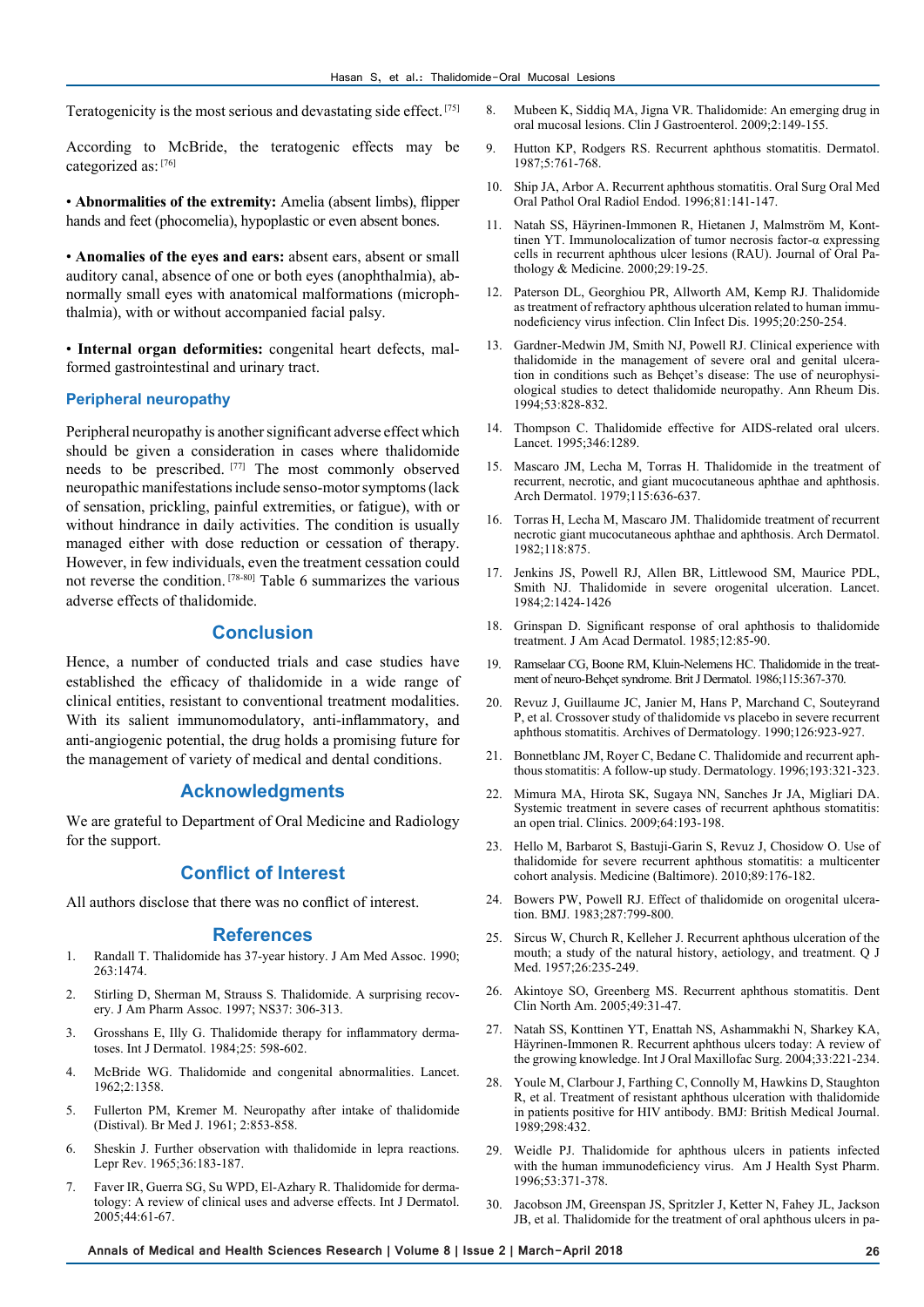tients with human immunodeficiency virus infection. N Engl J Med. 1997;336:1487-1493.

- 31. Ramirez-Amador VA, Esquivel-Pedraza L, Ponce-de-Leon S, Reyes-Teran G, Gonzalez-Guevara M, Ponce-de-Leon S, et al. Thalidomide as therapy for human immunodeficiency virus-related oral ulcers: a double-blind placebo-controlled clinical trial. Clin Infect Dis. 1999;28:892-894.
- 32. Jacobson JM, Greenspan JS, Spritzler J, Fox L, Fahey JL, Jackson JB et al. Thalidomide in low intermittent doses does not prevent recurrence of human immunodeficiency virus-associated aphthous ulcers. J Infect Dis. 2001;183:343-346.
- 33. Nicolau DP, West TE. Thalidomide: Treatment of severe recurrent aphthous stomatitis in patients with AIDS. DICP. 1990;24:1054- 1056.
- 34. Shetty K. Thalidomide in the concurrent management of recurrent aphthous ulcerations and Kaposi sarcoma in HIV patients with severe immunosuppression. Oral Oncology extra 2006; 42:26-31.
- 35. Nasca MR, Micali G, Cheigh NH, West LE, West DP. Dermatologic and nondermatologic uses of thalidomide. Annals of Pharmacotherapy. 2003;37:1307-1320.
- 36. H. Behçet. Uber rezidivierende, aphtose, durch ein Virus verursachte Geschwüre am Mund, am auge und an den Genitalien. Dermatol Wochensch . 1937;105:1152-1157.
- 37. Mendes D, Correia M, Barbedo M, Vaio T, Mota M, Gonçalves O, et al. Behçet's disease—A contemporary review. J Autoimmun. 2009;32:178-188.
- 38. Sfikakis PP, Markomichelakis N, Alpsoy E, Assaad-Khalil S, Bodaghi B, Gul A, et al. Anti-TNF therapy in the management of behçet's disease-review and basis for recommendations. Rheumatology (Oxford) 2007;46:736-741.
- 39. Sfikakis PP. Behçet's disease: a new target for anti-tumor necrosis factor treatment. Ann Rheum Dis. 2002;61:51-53.
- 40. Hamza MH.Treatment of Behçet's disease with thalidomide. Clin Rheumatol. 1986;5:365-371.
- 41. Jorizzo JL, Schmalstieg FC, Solomon AR Jr, Cavallo T, Taylor RS 3rd, Rudloff HB et al. Thalidomide effects in Behçet's syndrome and pustular vasculitis. Arch Intern Med. 1986;146:878-881.
- 42. Saylan T, Saltik I. Thalidomide in the treatment of Behcet's syndrome. Arch Dermatol. 1982;118:536.
- 43. Hamuryudan V, Mat C, Saip S, Ozyazgan Y, Siva A, Yurdakul S, et al. Thalidomide in the treatment of the mucocutaneous lesions of the Behcet syndrome: A randomized, double-blind, placebo-controlled trial. Annals of Internal Medicine. 1998;128:443-450.
- 44. De Wazières B, Gil H, Magy N, Berthier S, Vuitton DA, Dupond JL. Treatment of recurrent oro-genital ulceration with low dose of thalidomide. Pilot study in 17 patients. Revue de Medecine Interne. 1999;20:567-570.
- 45. Shek LP, Lee YS, Lee BW, Lehman TJ. Thalidomide responsiveness in an infant with Behçet's syndrome. successfully treated an infant with Behcet's syndrome. Pediatrics. 1999;103:1295-1297.
- 46. Powell RJ, Allen BR, Jenkins JS, Steele L, Hunneyball I, Maurice PD et al. Investigation and treatment of orogenital ulceration; studies on a possible mode of action of thalidomide. Br J Dermatol 1985;113:141-144.
- 47. Canto AM, Müller H, Freitas RR, Santos PS. Oral lichen planus (OLP): Clinical and complementary diagnosis. An Bras Dermatol 2010;85:669-675.
- 48. Sugerman PB, Savage NW, Walsh LJ, Zhao ZZ, Zhou XJ, Khan A, et al. The pathogenesis of oral lichen planus. Crit Rev Oral Biol Med. 2002;13:350-365.
- 49. Patil S, Khandelwal S, Sinha N, Kaswan S, Rahman F, Tipu S. Treatment modalities of oral lichen planus: an update. Journal of Oral Diagnosis. 2016;1.
- 50. Nasca MR, O'toole EA, Palicharia P, West DP, Woodley DT. Thalidomide increase human keratinocyte migration and proliferation. J Invest Dermatol 1999;113:720-724.
- 51. Naafs B, Faber WR. Thalidomide therapy: An open trial. Int J Dermatol. 1985;24131-24134.
- 52. Wu Y, Zhou G, Zeng H, Xiong CR, Lin M, Zhou HM. A randomized double-blind, positive-control trial of topical thalidomide in erosive oral lichen planus. Oral Surg Oral Med Oral Pathol Oral Radiol Endod. 2010;110:188-195.
- 53. Camisa C, Popovsky JL Effective treatment of oral erosive lichen planus with thalidomide. Arch Dermatol 2000;1361442-1361443.
- 54. Perez Alfonzo R, Weiss E, Piquero Martin J, Rondon Lugo A. Generalized lichen planus with erosive lesions of the penis, treated with thalidomide. Report of a case and review of the literature. Med Cutan Ibero Lat Am. 1987;15:321-326.
- 55. Dereure O, Basset-Seguin N, Guilhou JJ. Erosive lichen planus: dramatic response to thalidomide. Arch Dermatol. 1996;118:536.
- 56. Macario-Barrel, X. Balguerie, P. Joly. Treatment of erosive oral lichen planus with thalidomide. Ann Dermatol Venereol. 2003;130:1109- 1112.
- 57. Torti DC, Jorizzo JL, McCarty MA. Oral lichen planus: A case series with emphasis on therapy. Arch Dermatol. 2007;143:511-515.
- 58. Marshall GS, Edwards KM, Butler J, Lawton AR. Syndrome of periodic fever, pharyngitis, and aphtous stomatitis. J Pediatr. 1987;110:43-46.
- 59. Thomas KT, Feder HM, Lawton AR, Edwards KM. Periodic fever syndrome in children. J Pediatr. 1999;135:15-21.
- 60. Leong SCL, Karkos PD, Apostolidou MT. Is there a role for the otolaryngologist in PFAPA syndrome? A systematic review. Int J Pediatr Otolaryngol 2006;11.
- 61. Ridder GJ, Fradis M, Berner R, Lohle E. PFAPA syndrome: Current standard of knowledge and relevance for the ENT specialist. Laryngorhinootologie 2002; 81:635-639.
- 62. Marque M, Guillot B, Bessis D. Thalidomide for treatment of PFAPA syndrome. Oral Surg Oral Med Oral Pathol Oral Radiol Endod. 2007;103:306-307.
- 63. Folkman J. Tumor Angiogenesis: Therapeutic Implications. N Engl J Med 1971;285:1182-1186.
- 64. Bauer KS, Dixon SC, Figg WD. Inhibition of angiogenesis by thalidomide requires metabolic activation, which is species-dependent. Biochem Pharmacol. 1998;55:1827-1834.
- 65. D'Amato RJ, Loughnan MS, Flynn E, Folkman J. Thalidomide is an inhibitor of angiogenesis. Proc Natl Acad Sci U S A. 1994;91:4082-4085.
- 66. Kenyon BM, Browne F, D'Amato RJ. Effects of thalidomide and related metabolites in a mouse corneal model of neovascularization. Exp Eye Res. 1997;64:971-978.
- 67. Coultas L, Chawengsaksophak K, Rossant J. Endothelial cells and VEGF in vascular development. Nature. 2005;438:937-945.
- 68. Marks MG, Shi J, Fry MO, Xiao Z, Trzyna M, Pokala V, et al. Effects of putative hydroxylated thalidomide metabolites on blood vessel density in the chorioallantoic membrane (CAM) assay and on tumor and endothelial cell proliferation. Biol Pharm Bull 2002;25:597-604.
- 69. Viejo-Borbolla A, Schultz TF. Kaposi's Sarcoma-Associated Herpesvirus (KSHV/HHV8): Key Aspects of Epidemiology and Pathogenesis. AIDS Rev 2003;5:222-229.
- 70. Jin X, Lu S, Xing X, Wang L, Mu D, He M, et al. Thalidomide: features and potential significance in oral precancerous conditions and oral cancer. J Oral Pathol Med. 2013;42:355-362.
- 71. Rana AP. Orofacial granulomatosis: A case report with review of literature. J Indian Soc Periodontol 2012;16:469-474.
- 72. Odeka EB, Miller V. Thalidomide in oral Crohn's disease refractory to conventional medical treatment. J Pediatr Gastroenterol Nutr 1997;25:250-251.